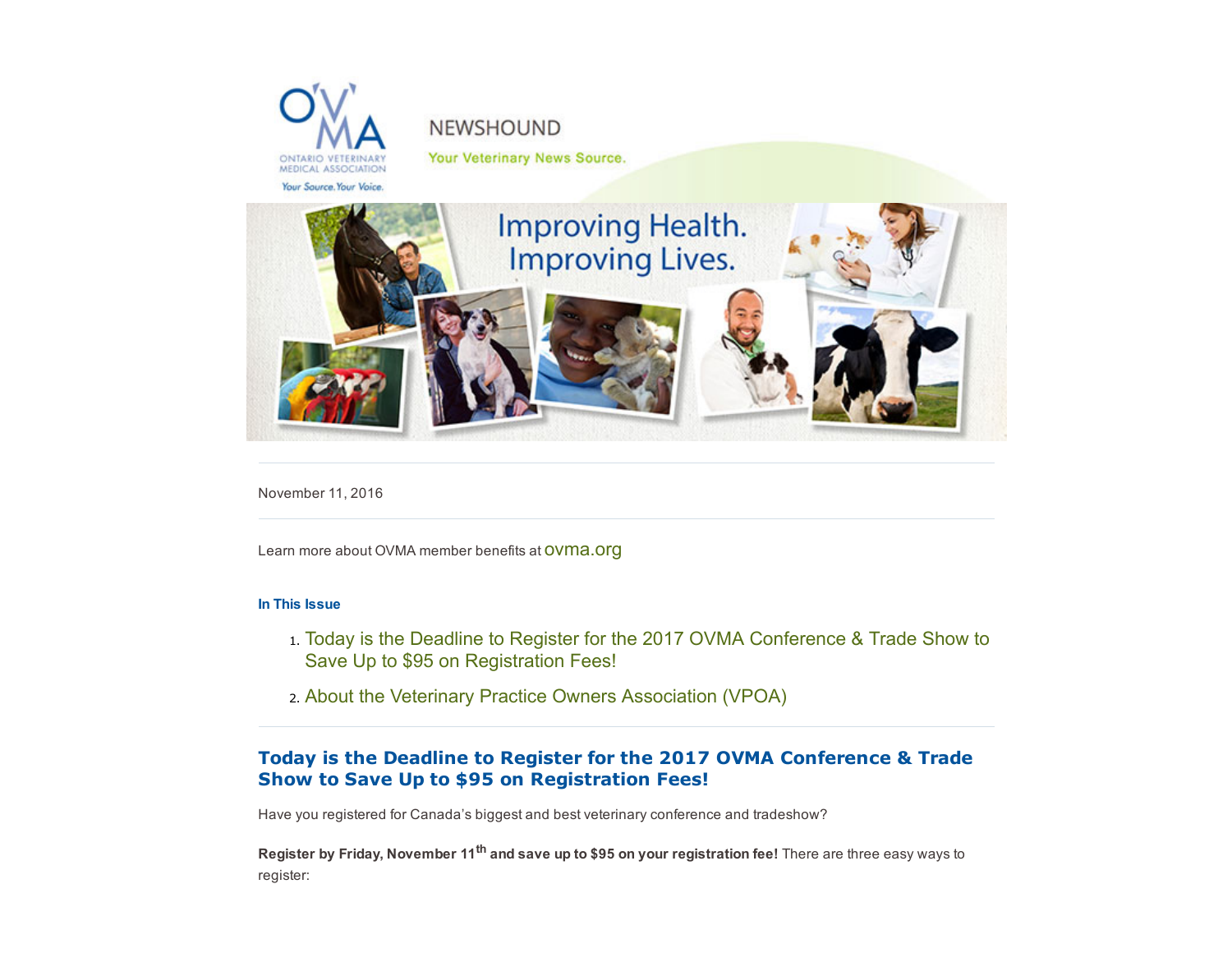### 1. [Register Online](http://online.ovma.org/ovmassa/f?p=SSA:4010:1768428479109::::CUST_CONTEXT,P0_EVENT_ID:EVT1094,1094)

2. Fax/Mail: [Download a registration form](https://www.ovma.org/assets/1/6/2017_OVMA_Conference_Registration_Form.pdf) from ovma.org and fax it to 1.877.482.5941 or mail it to:

<span id="page-1-0"></span>OVMA 420 Bronte Street South, Suite 205 Milton, ON L9T 0H9

3. Phone: Call the OVMA office at 1.800.670.1702

\*In order to receive the Super Saver registration rate, registration forms must be received at the OVMA office by Friday, November 11. Some sessions sell out quickly, so be sure to register early.

#### Plus, Book Your Room at the Westin Harbour Castle Today!

Hotel rooms are filling up quickly so be sure to book your room at the Westin Harbour Castle as soon as possible. Hotel rooms can be booked by calling 416.869.1600 **OF book Online.** 

To view the [2017 OVMA Conference Registration Program,](http://publications.ovma.org/i/747087-2017-ovma-conference-registration-program) or to learn more about this year's Conference, please visit [www.ovma.org](http://www.ovma.org/).

## About the Veterinary Practice Owners Association (VPOA)

You may have received an email regarding OVMA from an entity called the Veterinary Practice Owners Association (VPOA). For those not familiar with the organization, VPOA was established back in 1995 by a small group of Ontario veterinarians. According to VPOA's website, Dr. Jim McCleary is currently the organization's President and sole Board member.

<span id="page-1-1"></span>VPOA has suggested that practice owners are somehow not wellrepresented within OVMA. In fact, OVMA's membership includes the owners of most Ontario veterinary practices. While OVMA welcomes veterinarians from across the profession as Board members, practice owners make up a significant majority of OVMA's Board of Directors. VPOA's assertion that OVMA is actively trying to reduce practice owner representation on the association's Board is simply untrue.

VPOA also suggested that Ontario's veterinary practices are struggling, and that OVMA and other veterinary organizations have been making decisions which are "counterproductive to running viable and successful businesses". In fact, OVMA has been working harder than ever to assist practice owners to improve productivity and profitability. Each year, OVMA's practice management experts conduct roughly 800 consults with Ontario veterinary practices on topics such as improving client attraction and retention, implementing preventative healthcare plans, and effective practice budgeting. OVMA has also been providing practice owners with innovative tools, including the Web Store Service, customer service bootcamps for frontline staff, the Practice Management Dashboard and the Mystery Shopper Service, to further enhance practice performance. Practices across Ontario have been using these